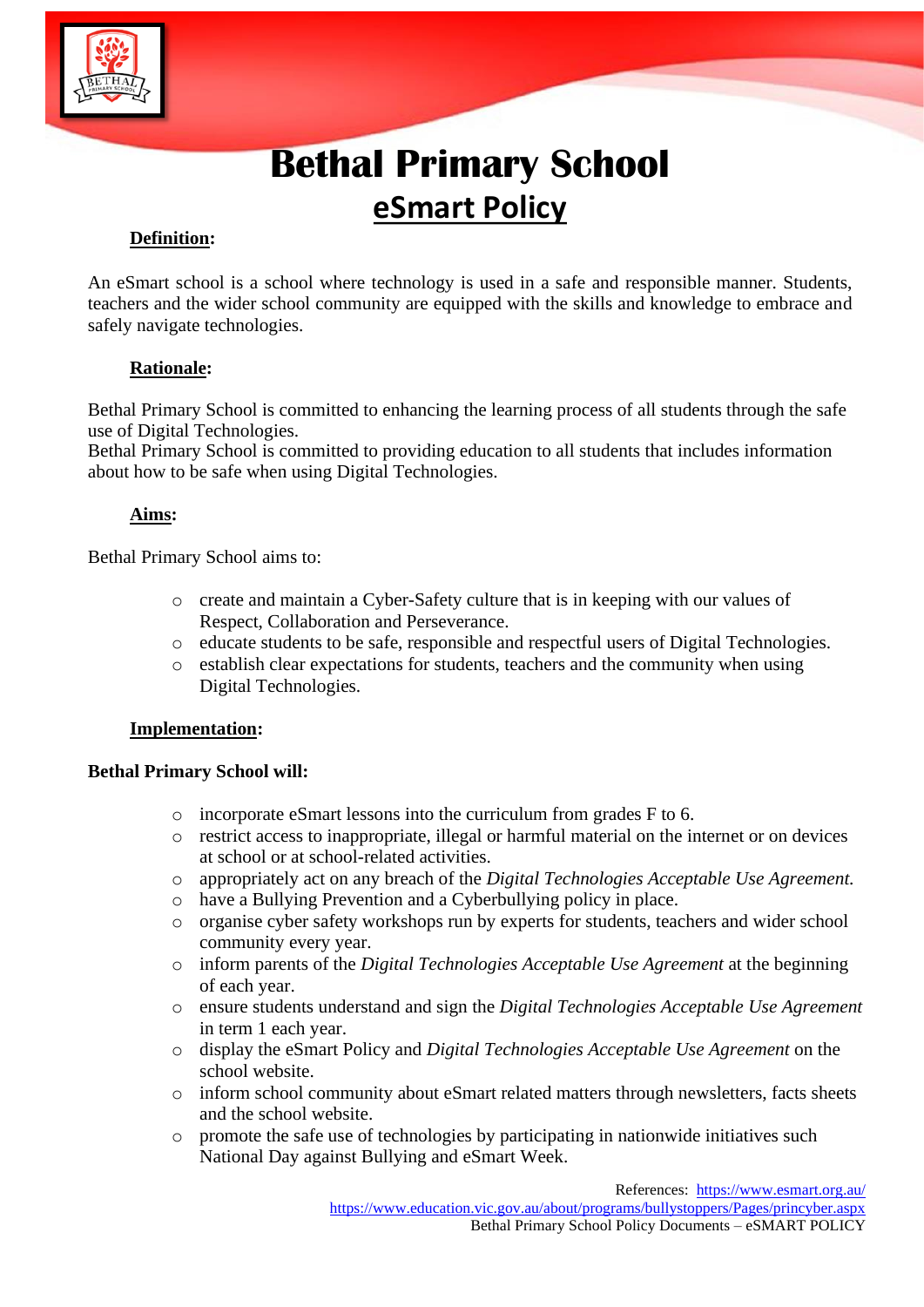## **Staff at Bethal Primary School have the responsibility to ensure that:**

- o they are familiar with eSmart approaches and incorporate eSmart lessons into the curriculum.
- o they are aware of cyber bullying and able to identify and look for signs of occurrence amongst students.
- o students are aware that any form of cyber bullying is prohibited at Bethal Primary **School**
- o all cases of cyber bullying are reported to the Year Level Coordinator and/or Assistant Principal and recorded in Compass.
- o there is effective supervision of digital technology usage in the classroom.

#### **Students at Bethal Primary School have the responsibility to ensure that:**

- o the school values of Respect, Collaboration and Perseverance are demonstrated when using digital technologies
- o only approved digital technologies are used in accordance with the signed *Digital Technologies Acceptable Use Agreement*.
- o all incidents of cyber bullying are reported to a member of staff
- o they take steps to protect their own privacy and personal information

#### **Parents/Carers at Bethal Primary School have the responsibility to ensure that they:**

- o are familiar with the school's *Digital Technologies Acceptable Use Agreement* so they can support their child to adhere to the expectations set out in the document.
- o report any incident of cyber bullying or unsafe cyber behaviour that they become aware of, to the school as soon as possible.
- o respect the privacy of students, staff and members of the School community through only authorised uploading, recording or filming.

#### **Incidents and Complaints**

- o Any form of bullying, whether physical, verbal or cyber, is unacceptable.
- o All incidents of cyber bullying must be reported to a staff member.
- o Incidents will be investigated and recorded in Compass.
- o All staff have a responsibility to respond to, investigate, follow up and monitor incidents of cyber bullying.
- o Parents will be notified if students are involved in any incidents of cyber bullying and appropriate consequences will be followed.

#### **DEFINITIONS:**

**Bullying** is when someone, or a group of people, who have more power at the time, deliberately upset or hurt another person, their property, reputation or social acceptance on more than one occasion. Bullying maybe direct (such as verbal bullying, name calling, insults, homophobic and racist remarks, physical actions) and indirect (lying and spreading rumours, playing nasty jokes, embarrassing,